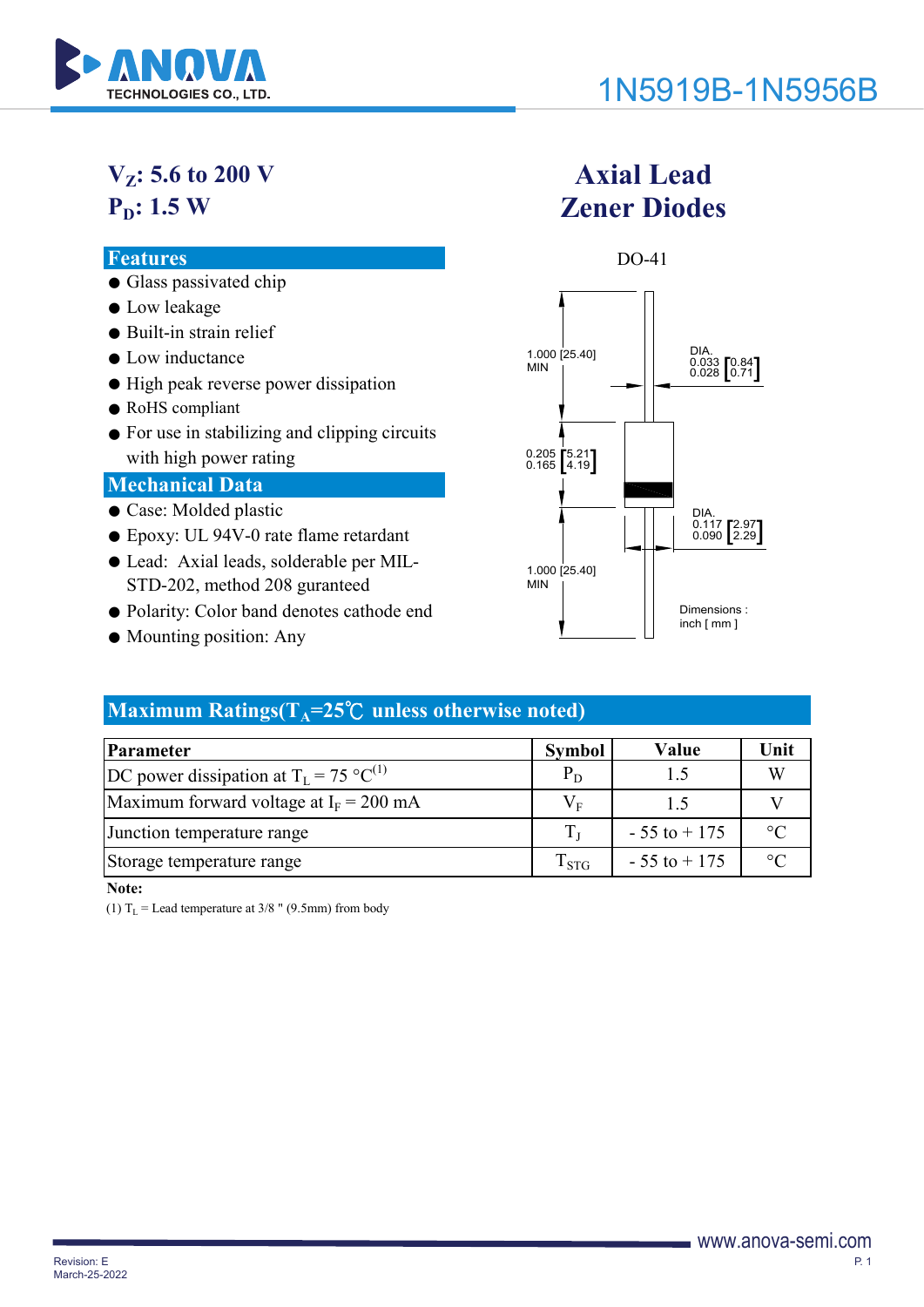

## **Ratings and Characteristics Curves (T<sub>A</sub>=25℃ unless otherwise noted)**







Fig. 1 - Power Temperature Derating Curve Fig. 2 - Temperature Coefficients v.s. Zener Voltage



Fig. 3 - Typical Thermal Resistance v.s. Lead Length Fig. 4 - Maximum Surge Power





Fig. 5 - Typical Thermal Response L, Lead Length=3/8inch